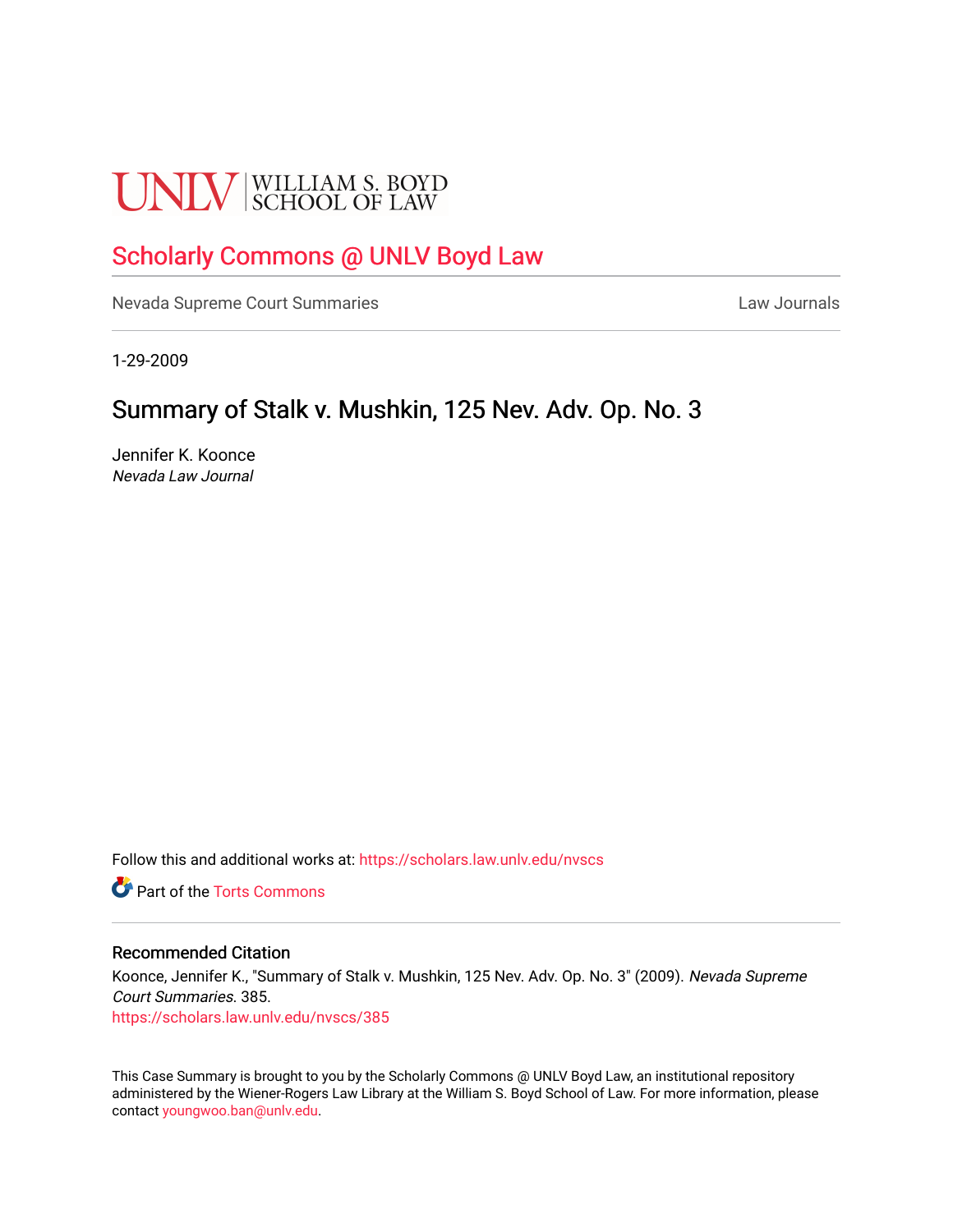### *Stalk v. Mushkin***, 125 Nev. Adv. Op. No. 3 (January 29, 2009)**<sup>1</sup>

## **TORT – STATUTE OF LIMITATIONS**

#### **Summary**

Appeal from a district order granting summary judgment for intentional interference with prospective business advantage, intentional interference with contractual relations, and breach of fiduciary duty.

#### **Disposition/Outcome**

Affirmed the district court's grant of summary judgment on the claims for intentional interference with prospective business advantage and contractual relations. Reversed district court's grant of summary judgment on the claim for breach of fiduciary duty arising from the attorney-client relationship.

#### **Factual and Procedural History**

Attorney Michael Mushkin served as legal counsel to Michelle Stalk and her company, Urban Construction Company, LLC (Urban Construction) and to Allan Bird and his corporation, Real Property Services Corporation (RPSC). In May of 2001, Mushkin represented Stalk and Urban Construction in its defense of various mechanics's lien matters. During the litigation of the mechanic's lien claims, Mushkin began representing RPSC in an employment wrongful termination action. Mushkin filed a motion to dismiss or for summary judgment on behalf of RPSC. In that motion, he argued that the employee alleging wrongful termination was actually an employee of Urban Construction and that Stalk had made the decision to terminate that employee. Mushkin further contended that Stalk and Urban Construction were indispensable parties to the suit. The district court denied RPSC's motion. Thereafter, the employee submitted an amended complaint in January 2002, naming Urban Construction as a defendant to the action. Stalk settled with the employee for \$2000, but it was at the settlement conference in May 2003 that she discovered that Urban Construction became a party to the wrongful termination action because of Mushkin's motion for summary judgment.

During this time, Urban Construction and RPSC had a business relationship spanning 30 years in the development of parcels of real property. Specifically, they were parties to several contracts for the performance of construction services; however in a letter dated June 7, 2001, Bird terminated Urban Construction as general contractor for RPSC.

Stalk and Urban Construction filed suit against Mushkin on August 24, 2004, claiming negligence, intentional interference with prospective business advantage, intentional interference with contractual relations, and breach of fiduciary duty. Claims for intentional interference with

<sup>1</sup> By Jennifer K. Koonce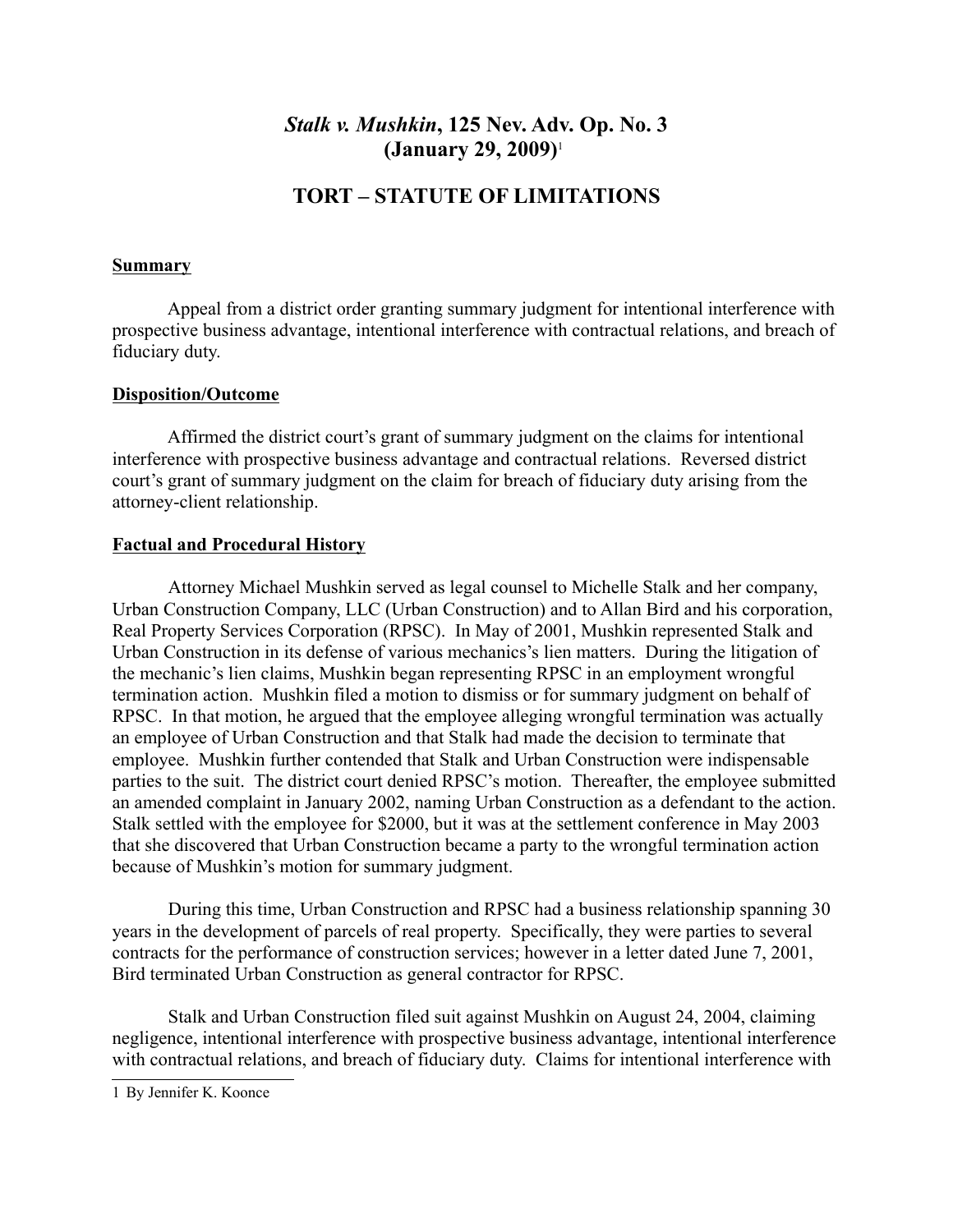prospective business advantage and intentional interference with contractual relations arose out of allegations that Mushkin had prompted a friend to bid on the construction projects that Urban Construction had contracted with RPSC to complete, and thus, it was Mushkin's actions that caused RPSC to terminate its contracts with Urban Construction in June of 2001. On the other hand, Stalk and Urban Construction premised the breach of fiduciary duty claim on Mushkin's actions in moving for summary judgment in the employment action, and thus, notifying the employee that Stalk and Urban Construction were indispensable defendants.

The district court granted summary judgment on the negligence cause of action for failure to state a claim. As to remaining claims, the court granted summary judgment on grounds that they were time-barred by the two-year statute of limitations under N.R.S.  $11.190(4)(e)^2$ . Stalk and Urban Construction appealed the grant of summary judgment as to the claims for intentional interference with prospective business advantage, intentional interference with contractual relations, and breach of fiduciary duty.

#### **Discussion**

Stalk and Urban Construction contended that both intentional interference claims were subject to the four year statute of limitations under N.R.S. 11.190(2)(c)'s because damage is to "intangible or inchoate interests in obtaining future benefits."<sup>3</sup> In contrast, Mushkin defended that the district court properly applied the two-year statute of limitation under N.R.S. 11.190(4) (e).4 Mushkin argued in the alternative that because a contract right is personal property, N.R.S.  $11.190(3)(c)$ 's three-year limitation applied.<sup>5</sup> Mushkin asserted that summary judgment was proper under either statute because Stalk and Urban Construction filed their complaint more than three years after the statute of limitations had began to run.

The Court considered the fact that Nevada has separate statutes that govern injuries to persons and injuries to property, providing a split in authority as to which statute of limitations applies for the intentional interference claims that this case addresses. Accordingly, in determining the statute of limitations applicable to claims for intentional interference with prospective business advantage and contractual relations, the Court examined the true nature of those claims. In particular, the Court found that compensation for these claims address damages to business interests which may include intangible rights and assets as well as those incidental to business ownership. As such, the Court found that these interests were personal property. Because business interests are personal property, the Court concluded that intentional interference with these business interests are not actions for injuries to a person, but actions for taking personal property. The Court determined that N.R.S.  $11.190(4)(e)$  applies only to personal injury and wrongful death actions.<sup>6</sup> Accordingly, intentional interference with business interests

3 NEV. REV. STAT. § 11.190(2)(c) (2007).

4 NEV. REV. STAT. § 11.190(4)(e) (2007).

5 *Id.*§ 11.190(3)(c).

<sup>2</sup> NEV. REV. STAT. § 11.190(4)(e) (2007). In particular, §11.190 outlines the period of limitations for actions in Nevada not involving real property. *Id.* § 11.190.

<sup>6</sup> Hanneman v. Downer, 871 P.2d 279, 287 n.8 (1994); NEV. REV. STAT. § 11.190(4)(e) (2007).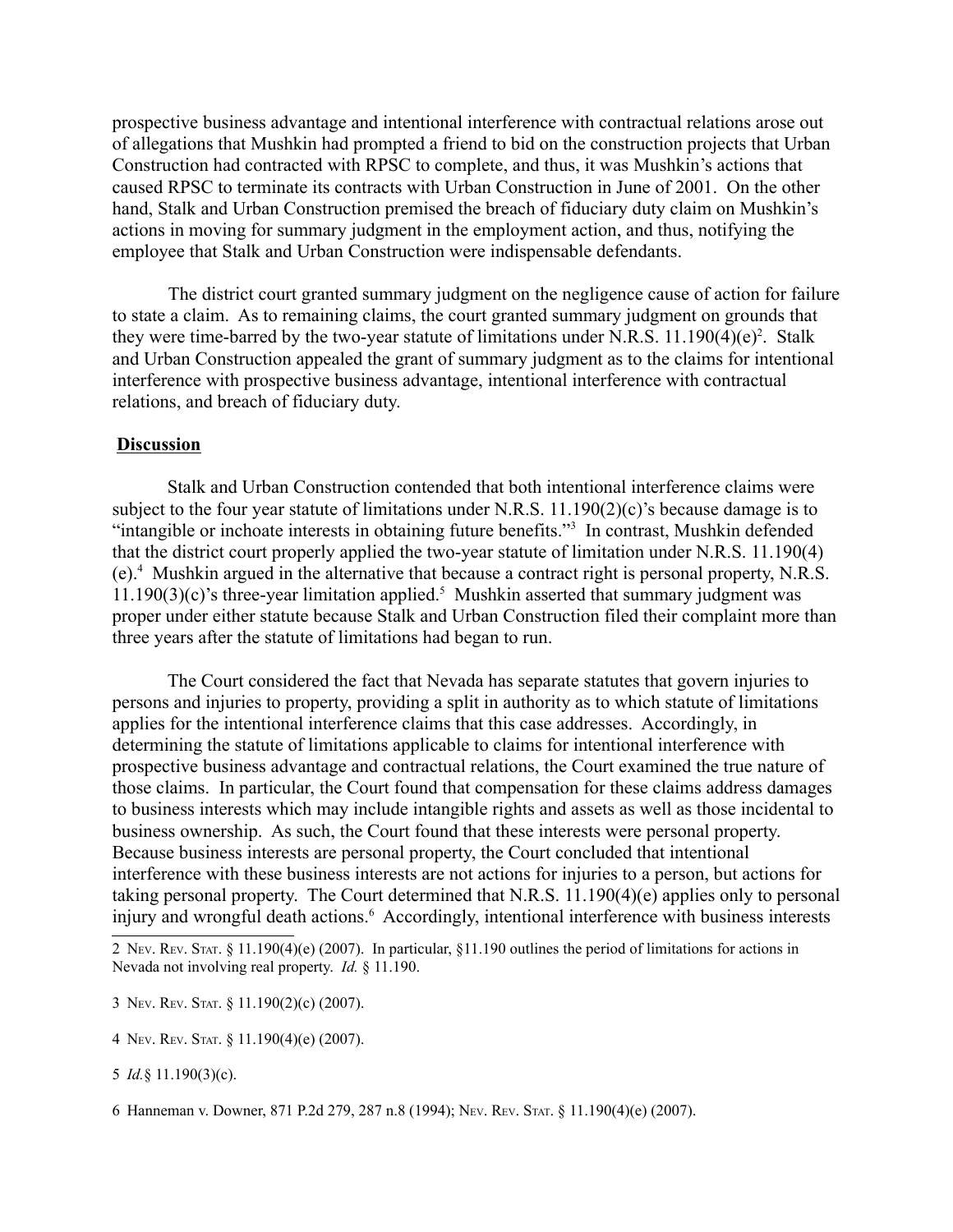is governed by the three-year statute of limitations of N.R.S. 11.190(3)(c) pertaining to injury of personal property.7

The district court applied the incorrect statute, but its grant of summary judgment in favor of Mushkin for claims of intentional interference with prospective business advantage and with contractual relations was proper under the three-year statute of limitations in N.R.S. 11.190(3) (c).8 Specifically, Stalk and Urban Construction filed their suit on August 26, 2004, and the statute of limitations began running when Bird terminated its contracts with Urban Construction by the letter dated June 7, 2001. Therefore, because the statute of limitations had run prior to Stalk and Urban Construction filing this action, their claims were time-barred under N.R.S. 11.190(3)(c).<sup>9</sup> The Court found that the district court properly entered summary judgment on these two claims although on different grounds.

Stalk and Urban Construction, in their breach of fiduciary duty claim, contended that Mushkin breached his fiduciary duty to them by disclosing information adverse to their interests while in the capacity of their attorney and also representing RPSC in the employment discrimination suit. In particular, they allege that he breached his duties of undivided loyalty and confidentiality when he provided information in the employment action that subjected them to tort liability. Stalk, Urban Construction, and Mushkin argued that the breach of fiduciary claim is governed by N.R.S. 11.190(3)(d)'s three-year statute of limitations governing fraud claims.<sup>10</sup> However, the Court found that the breach of fiduciary duty claim was based on duties of Mushkin that would not exist but for the attorney-client relationship. Therefore, the Court considered Stalk and Urban Construction's breach of fiduciary duty claim as essentially a claim for legal malpractice. The Court held that N.R.S.  $11.207(1)^{11}$  sets forth the statute of limitations for legal malpractice actions and thus, for claims alleging a breach of fiduciary duty arising out of an attorney-client relationship. On the other hand, N.R.S. 11.190(3)(d) sets forth the statute of limitations for claims of fraud, specifically claims for breach of fiduciary duty based on nonattorney client relationships.<sup>12</sup> As a result, the district court's application of N.R.S. 11.190(4)(e) as to the breach of fiduciary duty claim was in error.<sup>13</sup> The Court further found that genuine issues of material fact existed regarding the date that the statute of limitations had began to run

7 NEV. REV. STAT. § 11.190(3)(c) (2007).

8 *Id.*

9 *Id.*

10 *Id.* § 11.190(3)(d).

11 NEV. REV. STAT. § 11.207(1) (2008). Actions for breach of duty or contract against an attorney "must be commenced within 4 years after the plaintiff sustains damage or within 2 years after the plaintiff discovers or ... should have discovered the material facts which constitute the cause of action, whichever occurs earlier." *Id.*

12 *Id.*§ 11.190(3)(d).

13 *Id.*§ 11.190(4)(e).